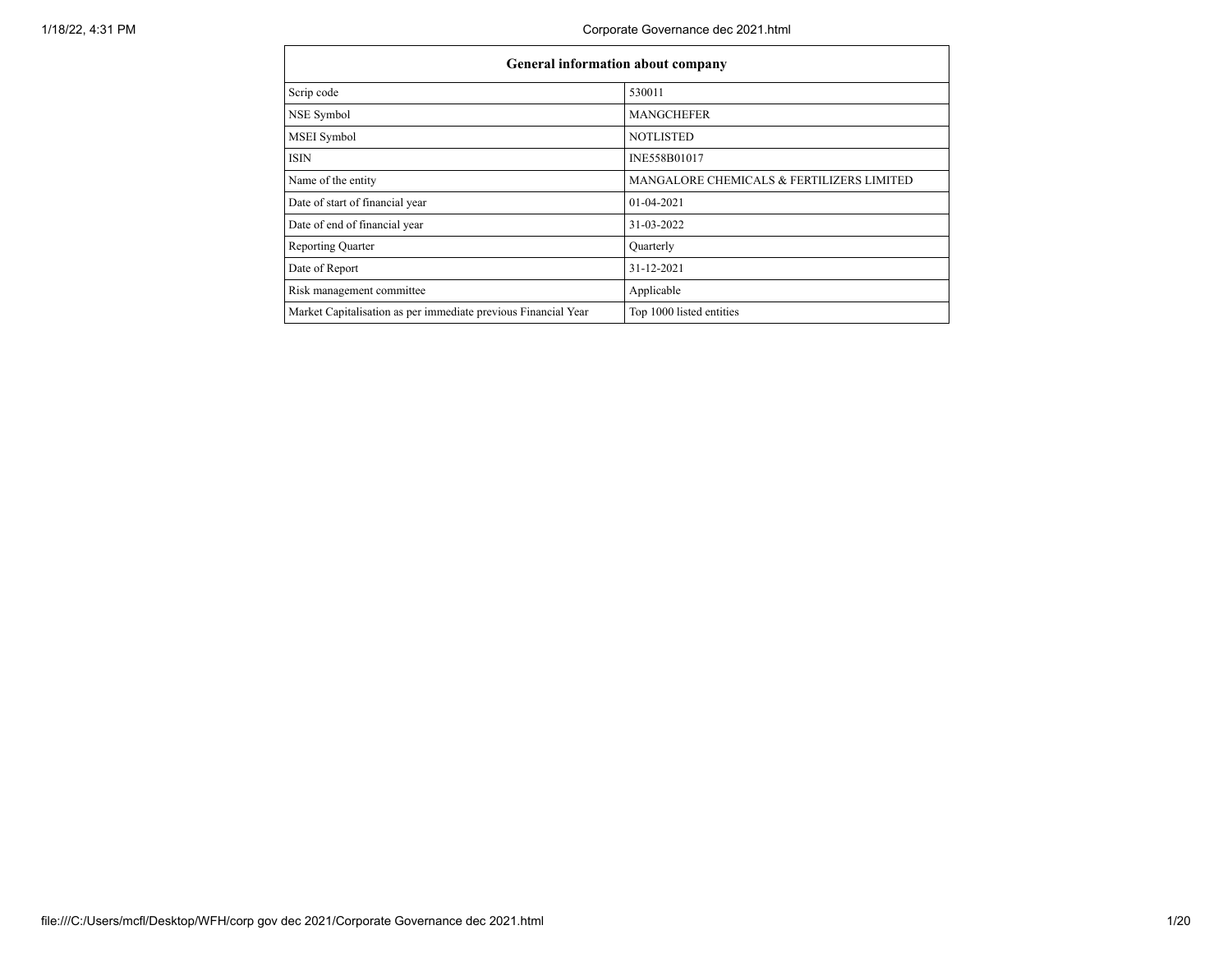|                |                                                                      | <b>Annexure I</b>                                              |            |            |                                                       |                                       |                            |                          |                                                                                                      |                                             |                                          |                                                     |                      |                                            |                                                                                                                                                  |                                                                                                                                                                      |                                                                                                                                                                           |                                                                                                                                                                                                            |                                      |                                             |
|----------------|----------------------------------------------------------------------|----------------------------------------------------------------|------------|------------|-------------------------------------------------------|---------------------------------------|----------------------------|--------------------------|------------------------------------------------------------------------------------------------------|---------------------------------------------|------------------------------------------|-----------------------------------------------------|----------------------|--------------------------------------------|--------------------------------------------------------------------------------------------------------------------------------------------------|----------------------------------------------------------------------------------------------------------------------------------------------------------------------|---------------------------------------------------------------------------------------------------------------------------------------------------------------------------|------------------------------------------------------------------------------------------------------------------------------------------------------------------------------------------------------------|--------------------------------------|---------------------------------------------|
|                |                                                                      | Annexure I to be submitted by listed entity on quarterly basis |            |            |                                                       |                                       |                            |                          |                                                                                                      |                                             |                                          |                                                     |                      |                                            |                                                                                                                                                  |                                                                                                                                                                      |                                                                                                                                                                           |                                                                                                                                                                                                            |                                      |                                             |
|                |                                                                      | I. Composition of Board of Directors                           |            |            |                                                       |                                       |                            |                          |                                                                                                      |                                             |                                          |                                                     |                      |                                            |                                                                                                                                                  |                                                                                                                                                                      |                                                                                                                                                                           |                                                                                                                                                                                                            |                                      |                                             |
|                | Disclosure of notes on composition of board of directors explanatory |                                                                |            |            |                                                       |                                       |                            |                          |                                                                                                      |                                             |                                          |                                                     |                      |                                            |                                                                                                                                                  |                                                                                                                                                                      |                                                                                                                                                                           |                                                                                                                                                                                                            |                                      |                                             |
|                |                                                                      |                                                                |            |            |                                                       |                                       |                            |                          |                                                                                                      |                                             |                                          | Whether the listed entity has a Regular Chairperson |                      | Yes                                        |                                                                                                                                                  |                                                                                                                                                                      |                                                                                                                                                                           |                                                                                                                                                                                                            |                                      |                                             |
|                |                                                                      |                                                                |            |            |                                                       |                                       |                            |                          |                                                                                                      |                                             |                                          | Whether Chairperson is related to MD or CEO   No    |                      |                                            |                                                                                                                                                  |                                                                                                                                                                      |                                                                                                                                                                           |                                                                                                                                                                                                            |                                      |                                             |
| Sr             | Title<br>(Mr<br>Ms)                                                  | Name of the<br>Director                                        | PAN        | <b>DIN</b> | Category 1<br>of directors                            | Category 2<br>of directors            | Category 3<br>of directors | Date<br>of<br>Birth      | Whether<br>special<br>resolution<br>passed?<br>[Refer Reg.<br>$17(1A)$ of<br>Listing<br>Regulations] | Date of<br>passing<br>special<br>resolution | <b>Initial Date</b><br>of<br>appointment | Date of Re-<br>appointment                          | Date of<br>cessation | Tenure<br>of<br>director<br>(in<br>months) | No of<br>Directorship<br>in listed<br>entities<br>including<br>this listed<br>entity (Refer<br>Regulation<br>$17A$ of<br>Listing<br>Regulations) | No of<br>Independent<br>Directorship<br>in listed<br>entities<br>including<br>this listed<br>entity<br>(Refer<br>Regulation<br>$17A(1)$ of<br>Listing<br>Regulations | Number of<br>memberships<br>in Audit/<br>Stakeholder<br>Committee(s)<br>including this<br>listed entity<br>(Refer)<br>Regulation<br>$26(1)$ of<br>Listing<br>Regulations) | No of post<br>of<br>Chairperson<br>in Audit/<br>Stakeholder<br>Committee<br>held in listed<br>entities<br>including<br>this listed<br>entity (Refer<br>Regulation<br>$26(1)$ of<br>Listing<br>Regulations) | Notes for<br>not<br>providing<br>PAN | Notes for<br>not<br>providing<br><b>DIN</b> |
| $\mathbf{1}$   | Mr                                                                   | <b>AKSHAY</b><br><b>PODDAR</b>                                 | AFUPP0096C | 00008686   | Non-<br>Executive -<br>Non<br>Independent<br>Director | Chairperson<br>related to<br>Promoter |                            | $20 -$<br>$07 -$<br>1976 | NA                                                                                                   |                                             | 29-09-2015                               |                                                     |                      |                                            | 6                                                                                                                                                | $\mathbf{0}$                                                                                                                                                         | 3                                                                                                                                                                         |                                                                                                                                                                                                            |                                      |                                             |
| $\overline{2}$ | Mr                                                                   | SHUBHABRATA<br><b>SAHA</b>                                     | AAAPS0423M | 03036747   | Executive<br>Director                                 | Not<br>Applicable                     | MD                         | $22 -$<br>$12 -$<br>1967 | NA                                                                                                   |                                             | 16-09-2021                               |                                                     |                      |                                            |                                                                                                                                                  | $\overline{0}$                                                                                                                                                       |                                                                                                                                                                           | $\Omega$                                                                                                                                                                                                   |                                      |                                             |
| $\overline{3}$ | Mr                                                                   | <b>D A PRASANNA</b>                                            | AAGPP4040F | 0025337    | Non-<br>Executive -<br>Independent<br>Director        | Not<br>Applicable                     | Shareholder<br>Director    | $03 -$<br>$10-$<br>1948  | Yes                                                                                                  | $16-09-$<br>2021                            | 06-05-2016                               | 06-05-2021                                          |                      | 68                                         |                                                                                                                                                  | $\overline{1}$                                                                                                                                                       | 3                                                                                                                                                                         |                                                                                                                                                                                                            |                                      |                                             |
| $\overline{4}$ | Mr                                                                   | K PRABHAKAR<br><b>RAO</b>                                      | AALPR0847D | 00898513   | Executive<br>Director                                 | Not<br>Applicable                     |                            | $02 -$<br>$07 -$<br>1955 | <b>NA</b>                                                                                            |                                             | 01-08-2017                               | 01-08-2020                                          | $31 - 12 -$<br>2021  |                                            |                                                                                                                                                  | $\overline{0}$                                                                                                                                                       | $\theta$                                                                                                                                                                  | $\Omega$                                                                                                                                                                                                   |                                      |                                             |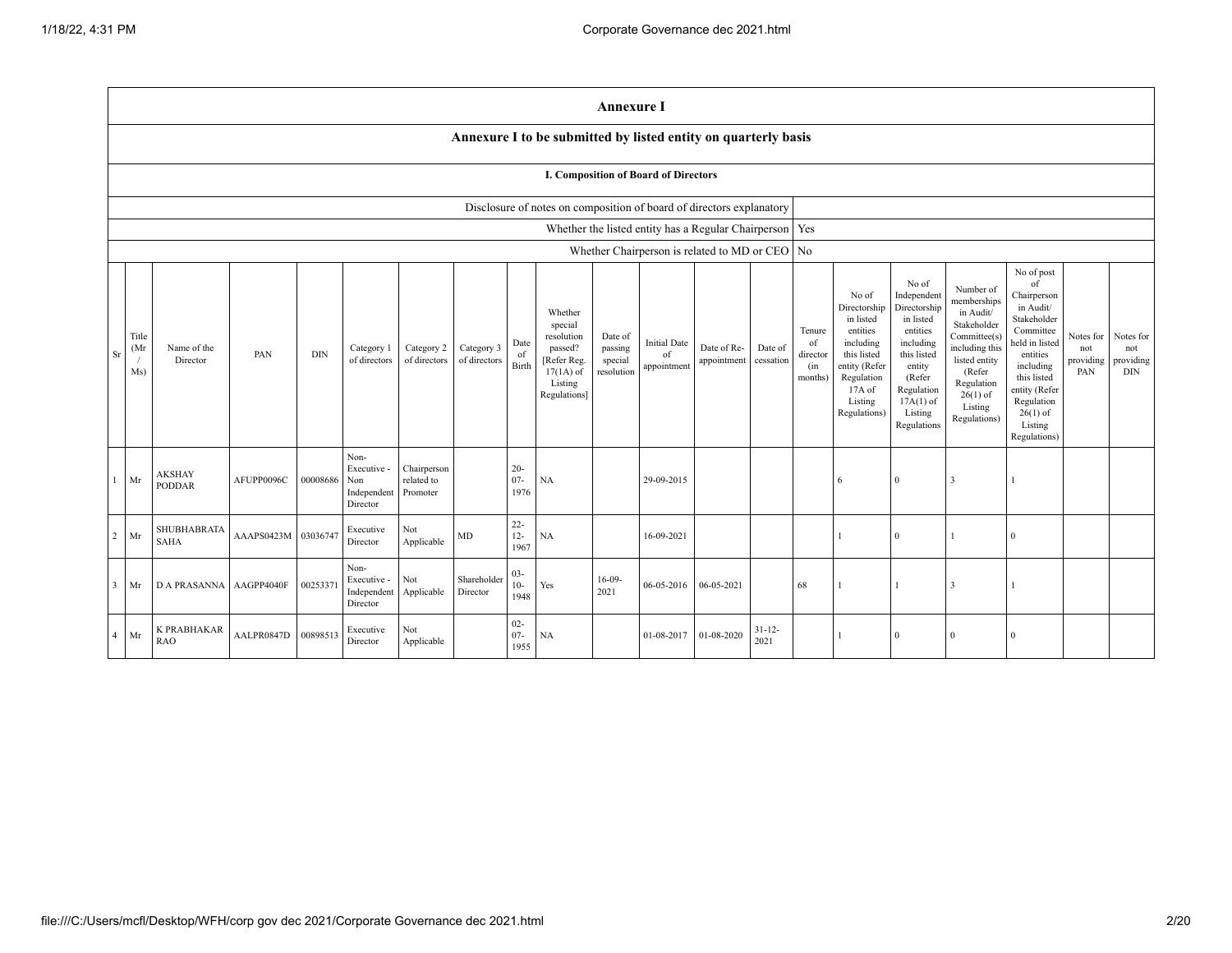$\Gamma$ 

|                            |                                                     |                     |            |                                                           |                               |                            |                          | I. Composition of Board of Directors                                                                 |                                             |                                          |                                      |         |                                                       |                                                                                                                                                  |                                                                                                                                                                      |                                                                                                                                                                          |                                                                                                                                                                                                            |                                  |
|----------------------------|-----------------------------------------------------|---------------------|------------|-----------------------------------------------------------|-------------------------------|----------------------------|--------------------------|------------------------------------------------------------------------------------------------------|---------------------------------------------|------------------------------------------|--------------------------------------|---------|-------------------------------------------------------|--------------------------------------------------------------------------------------------------------------------------------------------------|----------------------------------------------------------------------------------------------------------------------------------------------------------------------|--------------------------------------------------------------------------------------------------------------------------------------------------------------------------|------------------------------------------------------------------------------------------------------------------------------------------------------------------------------------------------------------|----------------------------------|
|                            |                                                     |                     |            |                                                           |                               |                            |                          | Disclosure of notes on composition of board of directors explanatory                                 |                                             |                                          |                                      |         |                                                       |                                                                                                                                                  |                                                                                                                                                                      |                                                                                                                                                                          |                                                                                                                                                                                                            |                                  |
|                            | Whether the listed entity has a Regular Chairperson |                     |            |                                                           |                               |                            |                          |                                                                                                      |                                             |                                          |                                      |         |                                                       |                                                                                                                                                  |                                                                                                                                                                      |                                                                                                                                                                          |                                                                                                                                                                                                            |                                  |
| Title<br>(Mr)<br>Sr<br>Ms) | Name of the<br>Director                             | PAN                 | <b>DIN</b> | Category 1<br>of directors                                | Category 2<br>of<br>directors | Category 3<br>of directors | Date<br>of<br>Birth      | Whether<br>special<br>resolution<br>passed?<br>[Refer Reg.<br>$17(1A)$ of<br>Listing<br>Regulations] | Date of<br>passing<br>special<br>resolution | <b>Initial Date</b><br>of<br>appointment | Date of Re-<br>appointment cessation | Date of | Tenure<br><sup>of</sup><br>director<br>(in<br>months) | No of<br>Directorship<br>in listed<br>entities<br>including<br>this listed<br>entity (Refer<br>Regulation<br>$17A$ of<br>Listing<br>Regulations) | No of<br>Independent<br>Directorship<br>in listed<br>entities<br>including<br>this listed<br>entity<br>(Refer<br>Regulation<br>$17A(1)$ of<br>Listing<br>Regulations | Number of<br>memberships<br>in Audit/<br>Stakeholder<br>Committee(s)<br>including this<br>listed entity<br>(Refer<br>Regulation<br>$26(1)$ of<br>Listing<br>Regulations) | No of post<br>of<br>Chairperson<br>in Audit/<br>Stakeholder<br>Committee<br>held in listed<br>entities<br>including<br>this listed<br>entity (Refer<br>Regulation<br>$26(1)$ of<br>Listing<br>Regulations) | Notes 1<br>not<br>providi<br>PAN |
| 5 <sup>7</sup><br>Mrs      | <b>RITA</b><br><b>MENON</b>                         | AGBPM3708N 00064714 |            | Non-<br>Executive -<br>Independent Applicable<br>Director | Not                           | Shareholder<br>Director    | $25 -$<br>$12 -$<br>1951 | NA                                                                                                   |                                             | 29-07-2017                               | 29-07-2020                           |         | 53                                                    |                                                                                                                                                  |                                                                                                                                                                      |                                                                                                                                                                          | $\Omega$                                                                                                                                                                                                   |                                  |
| 6<br>Mr                    | <b>DIPANKAR</b><br><b>CHATTERJI</b>                 | ACLPC0912G          | 00031256   | Non-<br>Executive -<br>Independent Applicable<br>Director | Not                           | Shareholder<br>Director    | $23 -$<br>$08 -$<br>1948 | <b>NA</b>                                                                                            |                                             | 14-05-2019                               | 14-05-2019                           |         | 32                                                    |                                                                                                                                                  |                                                                                                                                                                      | 6                                                                                                                                                                        | 3                                                                                                                                                                                                          |                                  |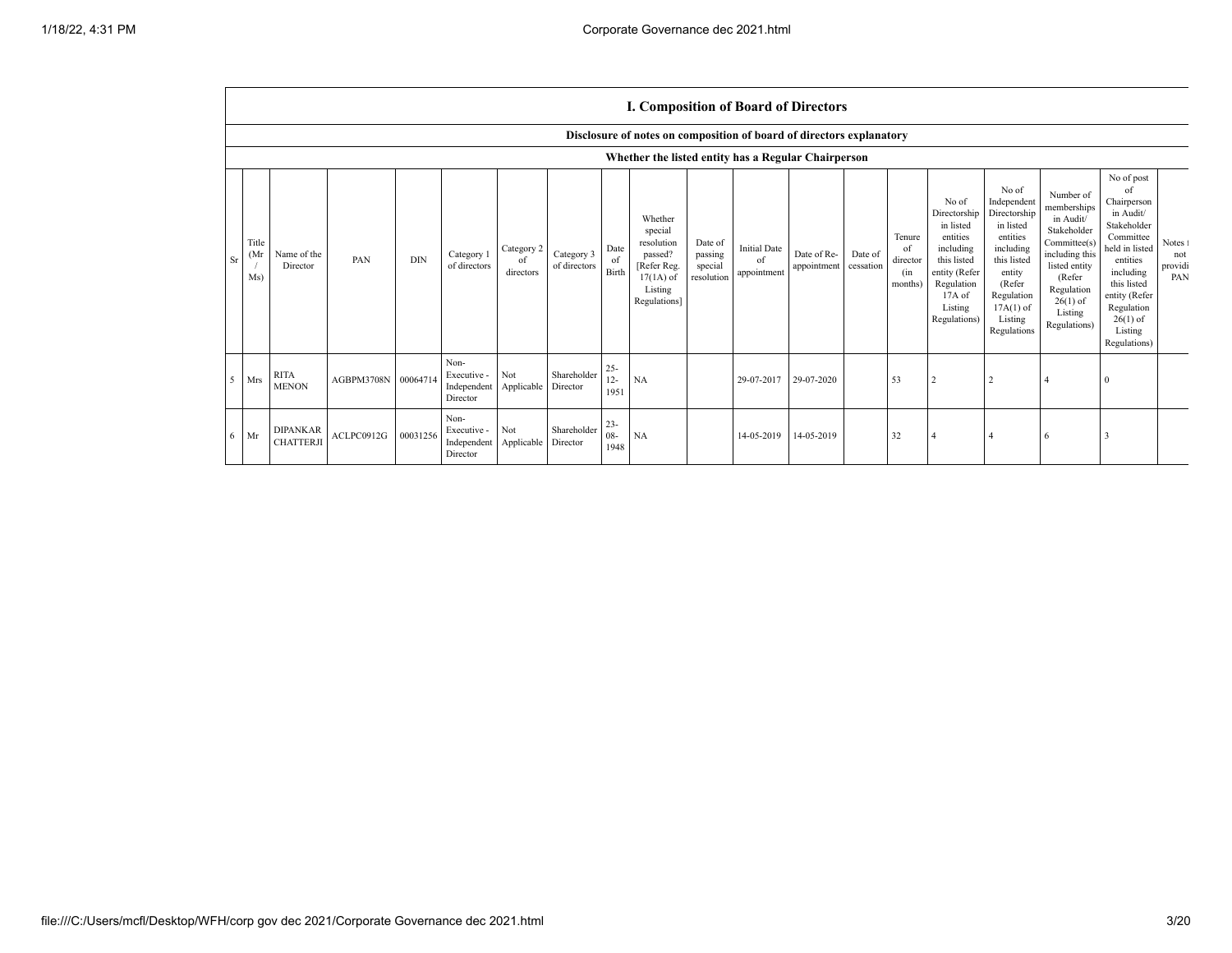|                | <b>Audit Committee Details</b>  |                                     |                                         |                      |                  |  |  |
|----------------|---------------------------------|-------------------------------------|-----------------------------------------|----------------------|------------------|--|--|
|                |                                 |                                     |                                         |                      |                  |  |  |
| <b>Sr</b>      | <b>DIN</b><br>Number            | Name of Committee<br>members        | Date of<br>Appointment                  | Date of<br>Cessation | <b>Remarks</b>   |  |  |
|                | 00031256                        | <b>DIPANKAR</b><br><b>CHATTERJI</b> | Non-Executive - Independent<br>Director | Chairperson          | 14-05-2019       |  |  |
| $\overline{2}$ | 00064714                        | <b>RITA MENON</b>                   | Non-Executive - Independent<br>Director | Member               | 14-05-2019       |  |  |
| 3              | <b>D A PRASANNA</b><br>00253371 |                                     | Non-Executive - Independent<br>Director | Member               | $06 - 05 - 2016$ |  |  |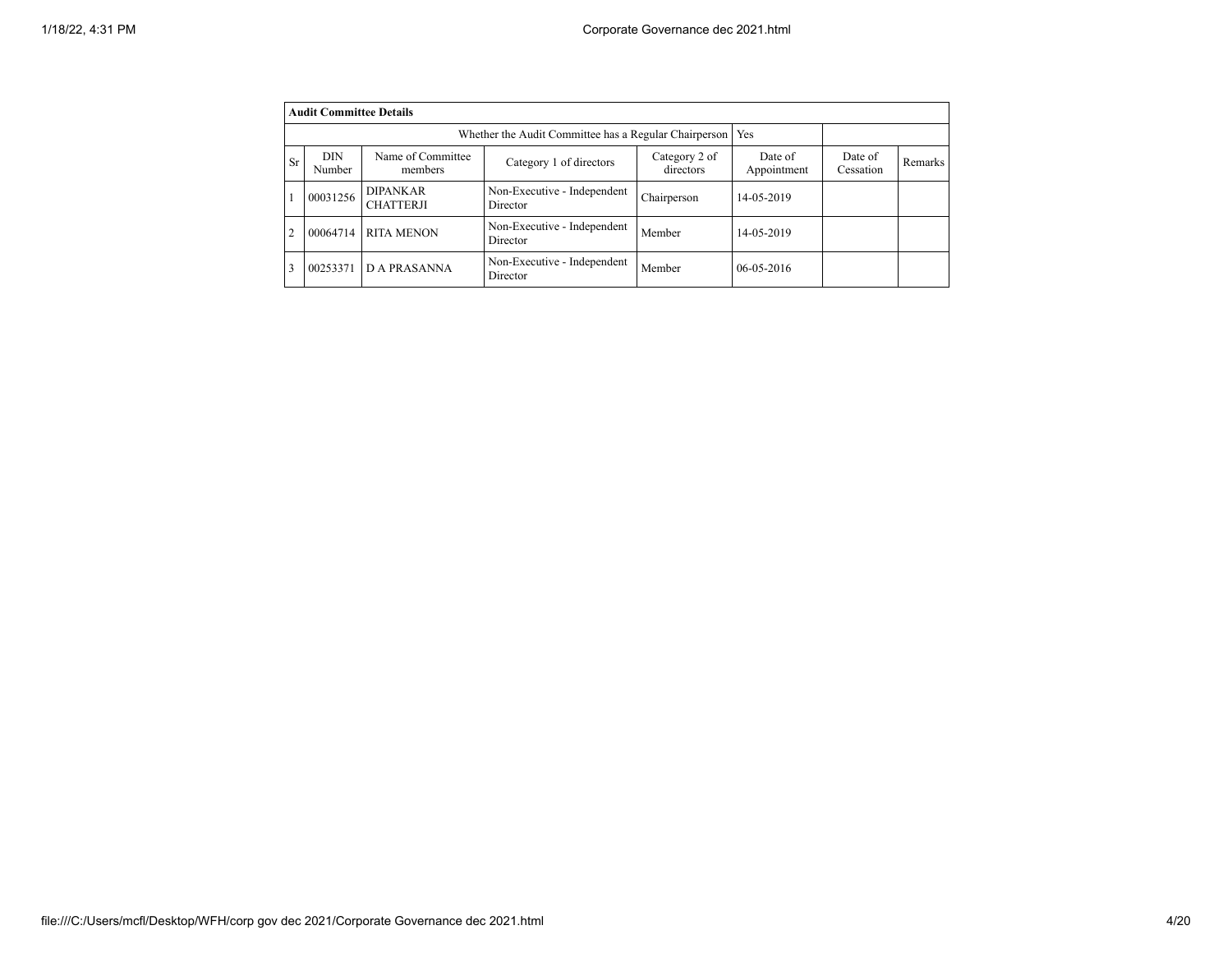|                |                                                                             | Nomination and remuneration committee |                                                    |                            |                        |                      |         |
|----------------|-----------------------------------------------------------------------------|---------------------------------------|----------------------------------------------------|----------------------------|------------------------|----------------------|---------|
|                | Whether the Nomination and remuneration committee has a Regular Chairperson | Yes                                   |                                                    |                            |                        |                      |         |
| <b>Sr</b>      | <b>DIN</b><br>Number                                                        | Name of Committee<br>members          | Category 1 of directors                            | Category 2 of<br>directors | Date of<br>Appointment | Date of<br>Cessation | Remarks |
|                |                                                                             | 00253371 D A PRASANNA                 | Non-Executive - Independent<br>Director            | Chairperson                | $06 - 05 - 2016$       |                      |         |
| $\overline{2}$ | 00031256                                                                    | <b>DIPANKAR</b><br><b>CHATTERJI</b>   | Non-Executive - Independent<br>Director            | Member                     | 14-05-2019             |                      |         |
| $\overline{3}$ |                                                                             | 00008686 AKSHAY PODDAR                | Non-Executive - Non<br><b>Independent Director</b> | Member                     | 29-09-2020             |                      |         |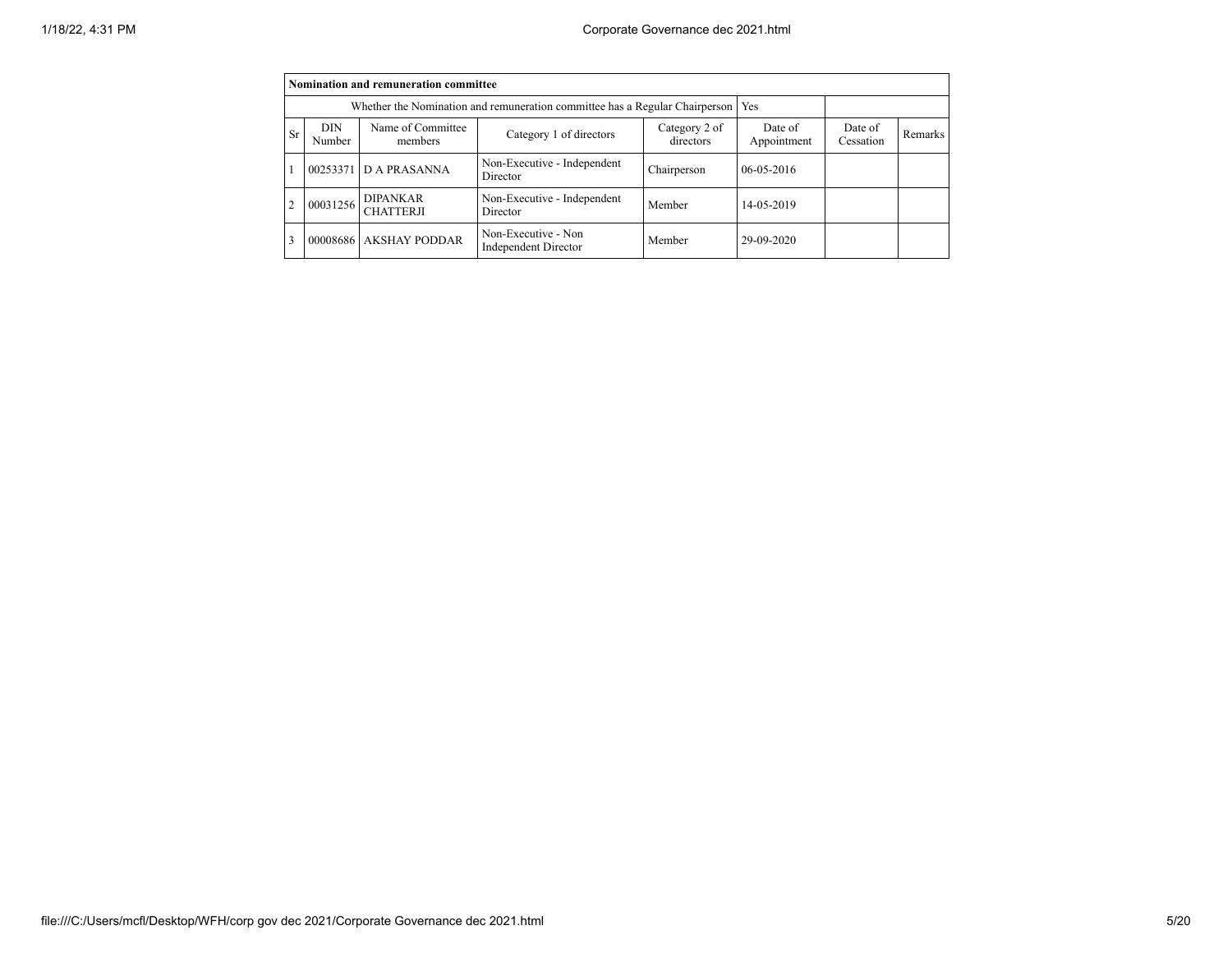|    | <b>Stakeholders Relationship Committee</b> |                                                                           |                                         |                            |                        |                      |                              |  |  |
|----|--------------------------------------------|---------------------------------------------------------------------------|-----------------------------------------|----------------------------|------------------------|----------------------|------------------------------|--|--|
|    |                                            | Whether the Stakeholders Relationship Committee has a Regular Chairperson | Yes                                     |                            |                        |                      |                              |  |  |
| Sr | DIN<br>Number                              | Name of Committee<br>members                                              | Category 1 of directors                 | Category 2 of<br>directors | Date of<br>Appointment | Date of<br>Cessation | Remarks                      |  |  |
|    |                                            | 00253371 D A PRASANNA                                                     | Non-Executive - Independent<br>Director | Chairperson                | $06 - 05 - 2016$       |                      | Textual<br>Information $(1)$ |  |  |
|    |                                            | 00064714 RITA MENON                                                       | Non-Executive - Independent<br>Director | Member                     | 14-05-2019             |                      |                              |  |  |
| 3  | 03036747                                   | <b>SHUBHABRATA</b><br><b>SAHA</b>                                         | <b>Executive Director</b>               | Member                     | 16-09-2021             |                      |                              |  |  |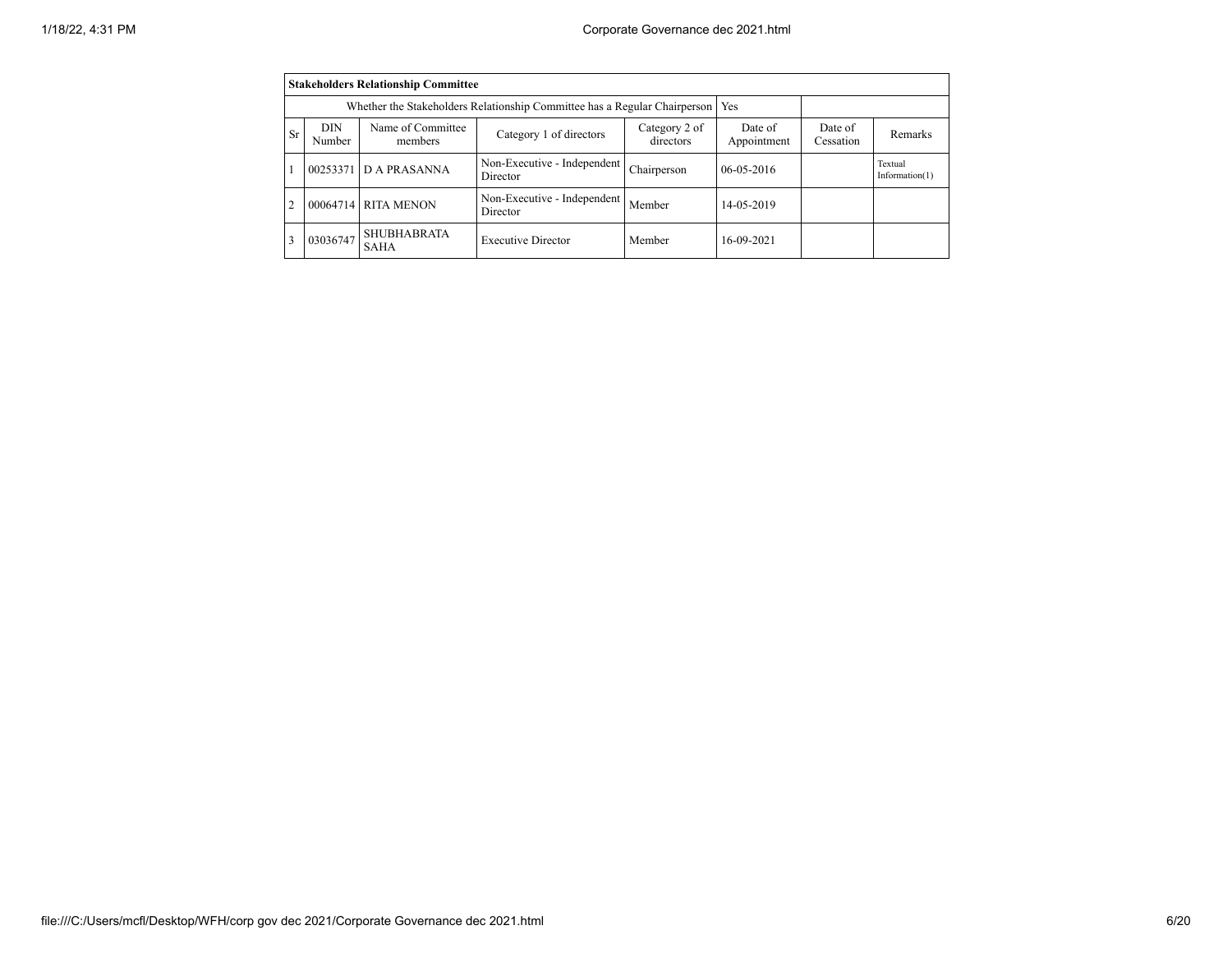|                        | <b>Sr Text Block</b>                                                                                                           |
|------------------------|--------------------------------------------------------------------------------------------------------------------------------|
| Textual Information(1) | Mr. D.A.Prasanna was appointed as a member of the committee on 06.05.2016 and designated as a<br>Chairperson w.e.f. 14.05.2019 |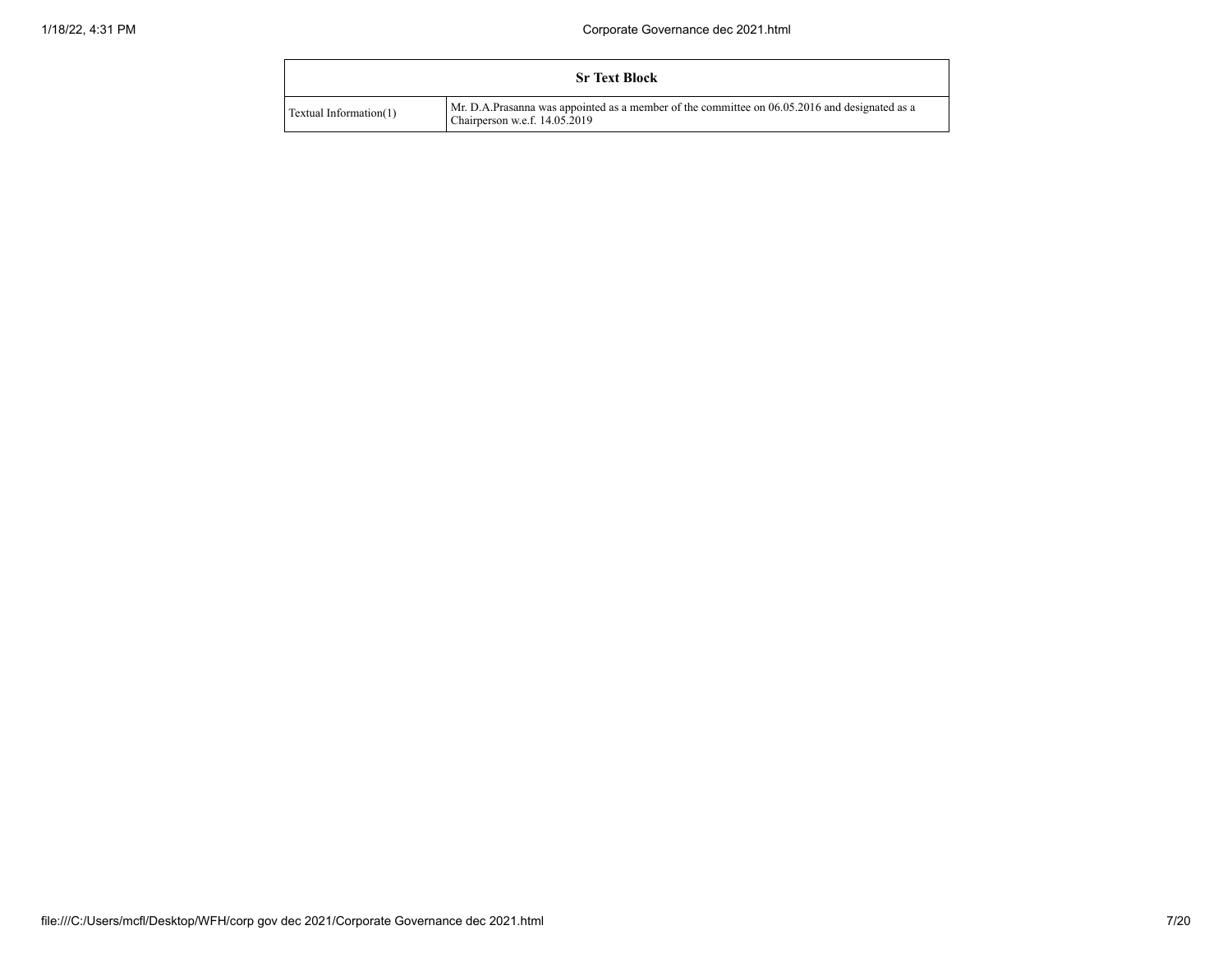|                | <b>Risk Management Committee</b> |                                                                       |                                          |                            |                        |                      |                              |  |  |  |
|----------------|----------------------------------|-----------------------------------------------------------------------|------------------------------------------|----------------------------|------------------------|----------------------|------------------------------|--|--|--|
|                |                                  | Whether the Risk Management Committee has a Regular Chairperson   Yes |                                          |                            |                        |                      |                              |  |  |  |
| Sr             | <b>DIN</b><br>Number             | Name of Committee<br>members                                          | Category 1 of directors                  | Category 2 of<br>directors | Date of<br>Appointment | Date of<br>Cessation | Remarks                      |  |  |  |
|                | 00898513                         | K PRABHAKAR<br><b>RAO</b>                                             | <b>Executive Director</b>                | Chairperson                | 22-03-2017             | 31-12-2021           | Textual<br>Information $(1)$ |  |  |  |
| $\overline{c}$ | 00253371                         | <b>DA PRASANNA</b>                                                    | Non-Executive - Independent<br>Director  | Member                     | 22-03-2017             |                      |                              |  |  |  |
| 3              | 99999999                         | T M<br><b>MURALIDHARAN</b>                                            | <b>CHIEF FINANCIAL</b><br><b>OFFICER</b> | Member                     | 22-03-2017             |                      |                              |  |  |  |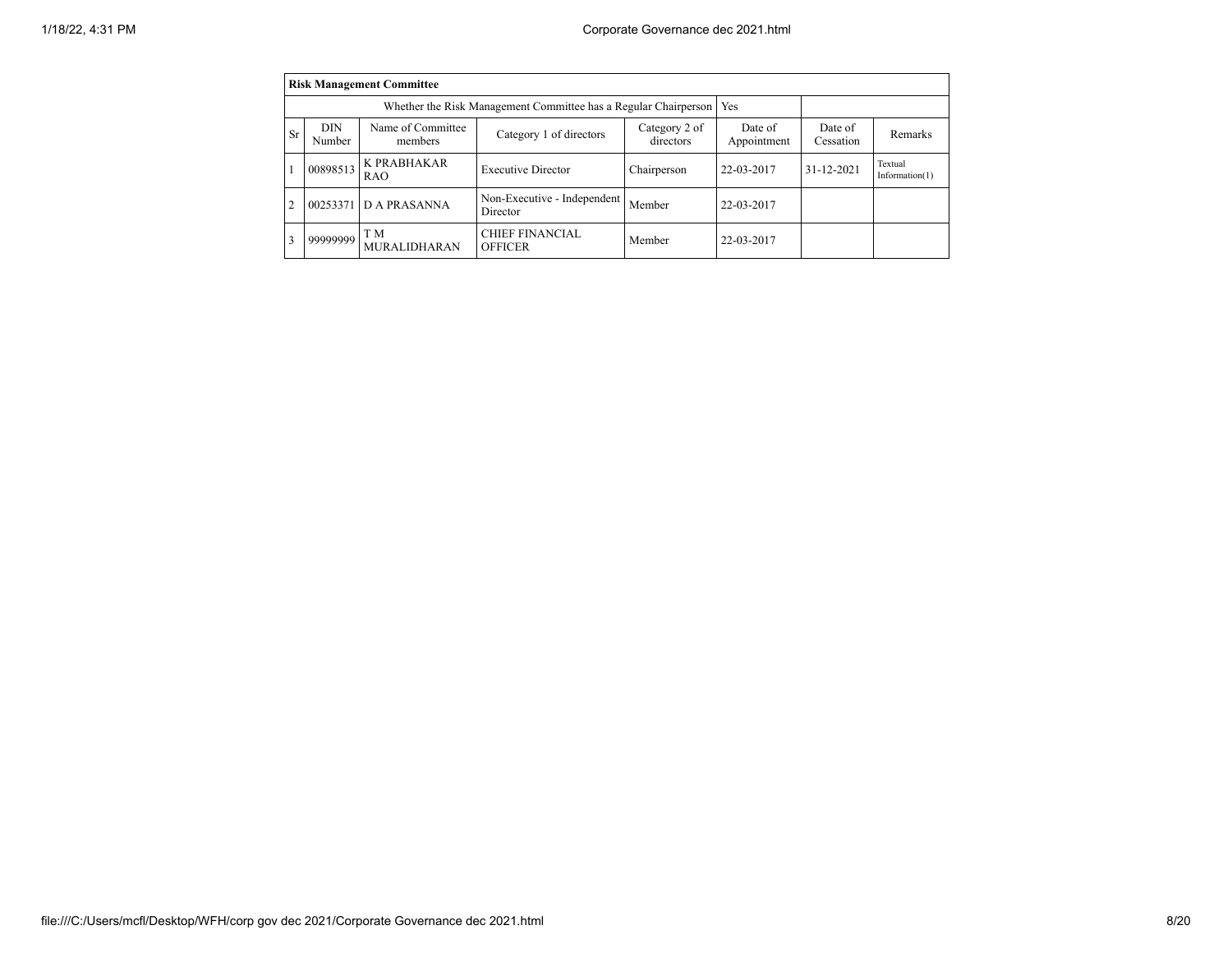|                        | <b>Sr Text Block</b>                                                                                                                |
|------------------------|-------------------------------------------------------------------------------------------------------------------------------------|
| Textual Information(1) | Mr. K Prabhakar Rao was appointed as a member of the committee on 22.03.2017 and designated as a<br>Chairperson w.e.f. $02.08.2021$ |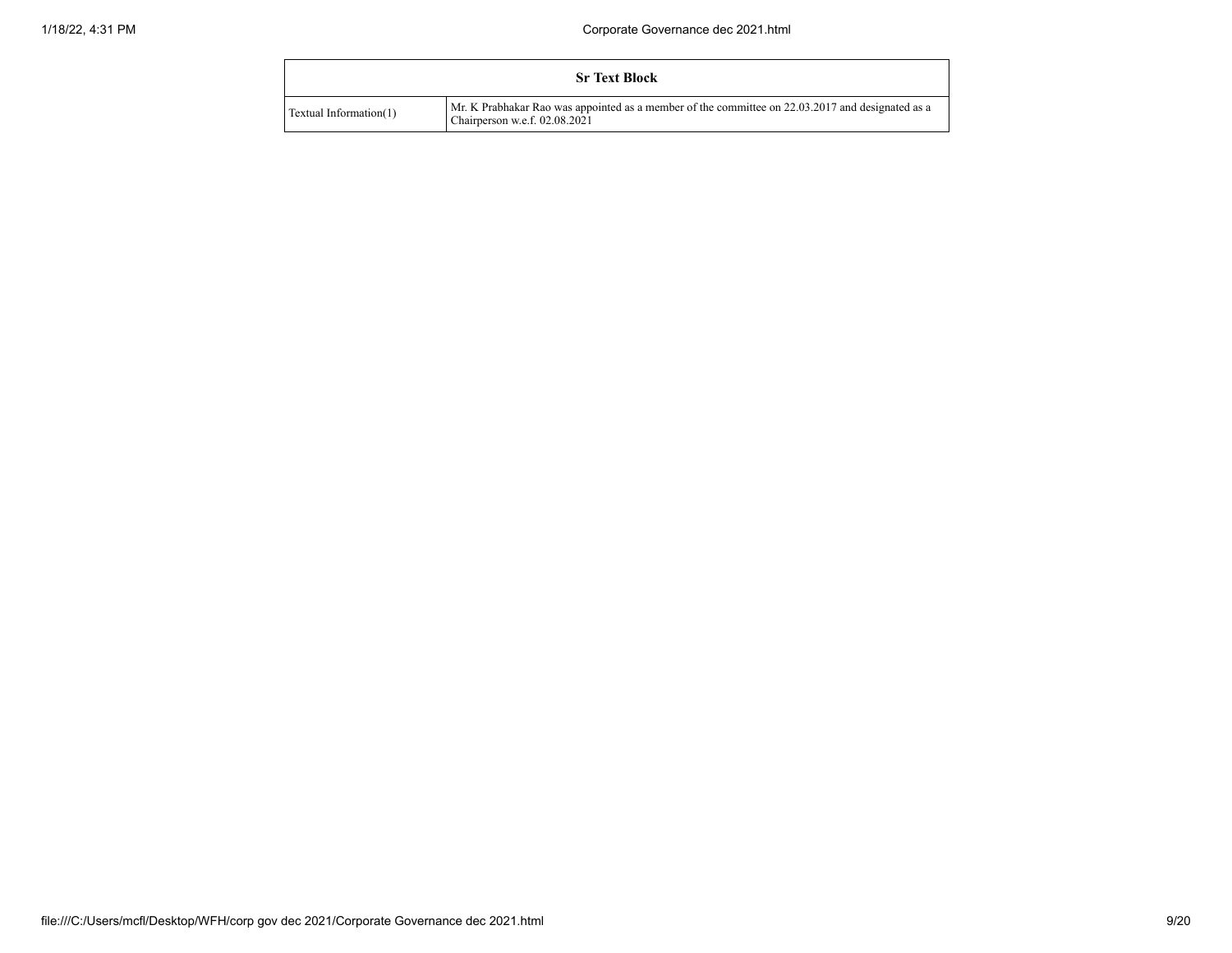|                |                      | <b>Corporate Social Responsibility Committee</b>                                |                                         |                            |                        |                      |                              |
|----------------|----------------------|---------------------------------------------------------------------------------|-----------------------------------------|----------------------------|------------------------|----------------------|------------------------------|
|                |                      | Whether the Corporate Social Responsibility Committee has a Regular Chairperson | Yes                                     |                            |                        |                      |                              |
| Sr             | <b>DIN</b><br>Number | Name of Committee<br>members                                                    | Category 1 of directors                 | Category 2 of<br>directors | Date of<br>Appointment | Date of<br>Cessation | Remarks                      |
|                | 00064714 RITA MENON  |                                                                                 | Non-Executive - Independent<br>Director | Chairperson                | 29-07-2017             |                      | Textual<br>Information $(1)$ |
| $\overline{c}$ |                      | 00253371 D A PRASANNA                                                           | Non-Executive - Independent<br>Director | Member                     | $06 - 05 - 2016$       |                      |                              |
| 3              | 00898513             | K PRABHAKAR<br><b>RAO</b>                                                       | <b>Executive Director</b>               | Member                     | 29-07-2017             | 31-12-2021           |                              |
| 4              | 03036747             | <b>SHUBHABRATA</b><br><b>SAHA</b>                                               | <b>Executive Director</b>               | Member                     | 16-09-2021             |                      |                              |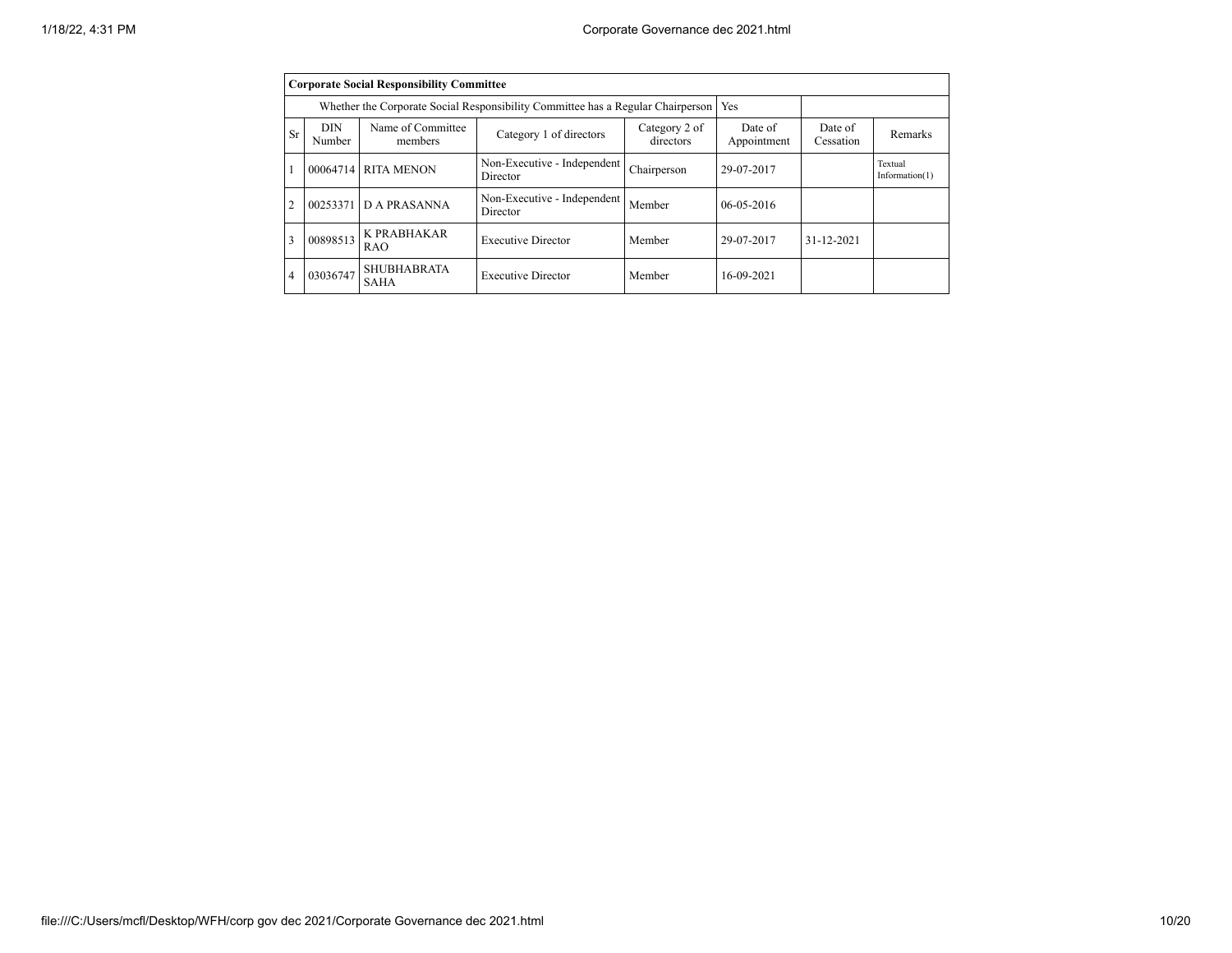|                        | <b>Sr Text Block</b>                                                                                                            |
|------------------------|---------------------------------------------------------------------------------------------------------------------------------|
| Textual Information(1) | Mrs. Rita Menon was appointed as a member of the committee on 29.07.2017 and designated as a<br>Chairperson w.e.f. $14.05.2019$ |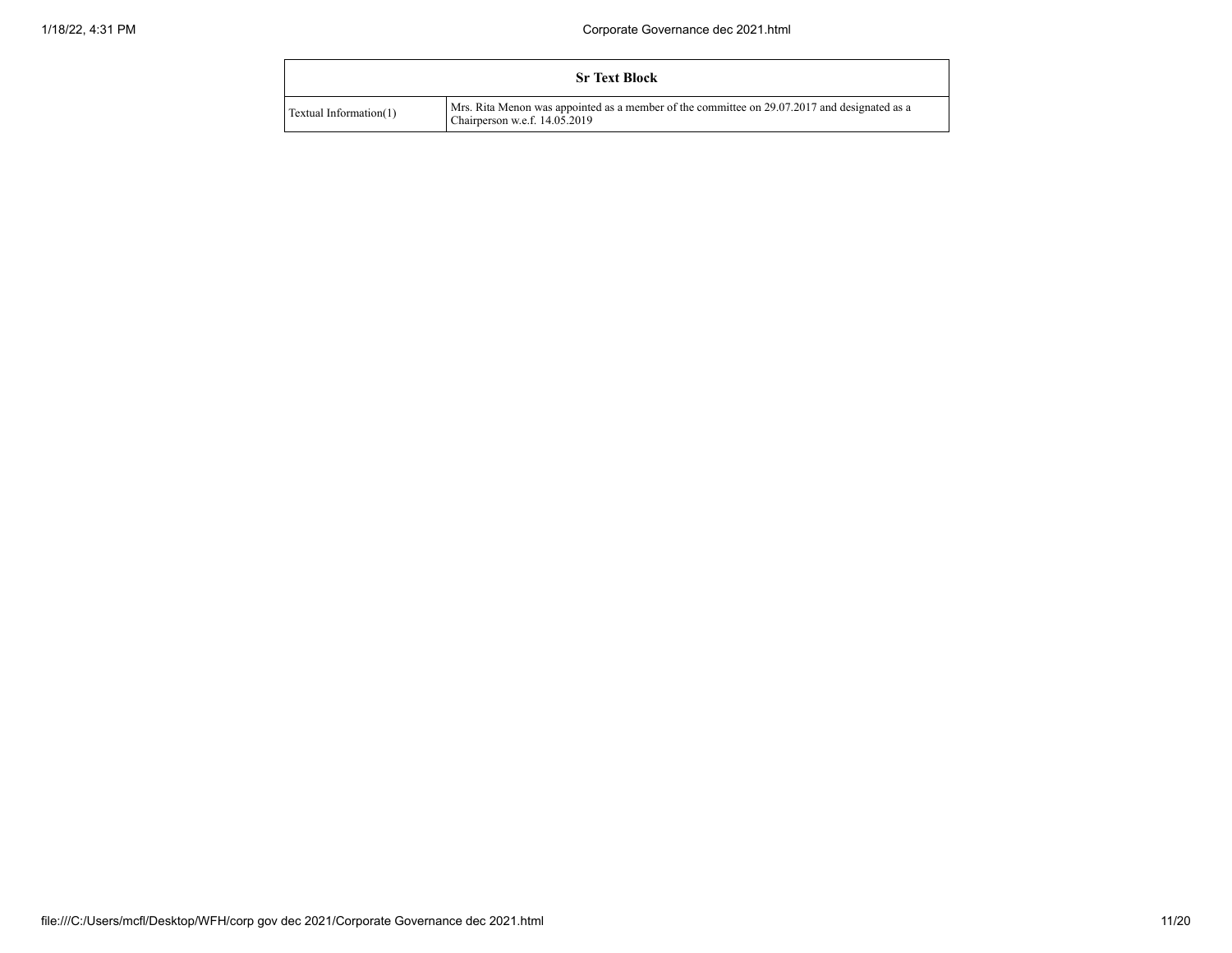| <b>Other Committee</b> |                                                                                                                         |  |  |
|------------------------|-------------------------------------------------------------------------------------------------------------------------|--|--|
|                        | Sr DIN Number Name of Committee members Name of other committee Category 1 of directors Category 2 of directors Remarks |  |  |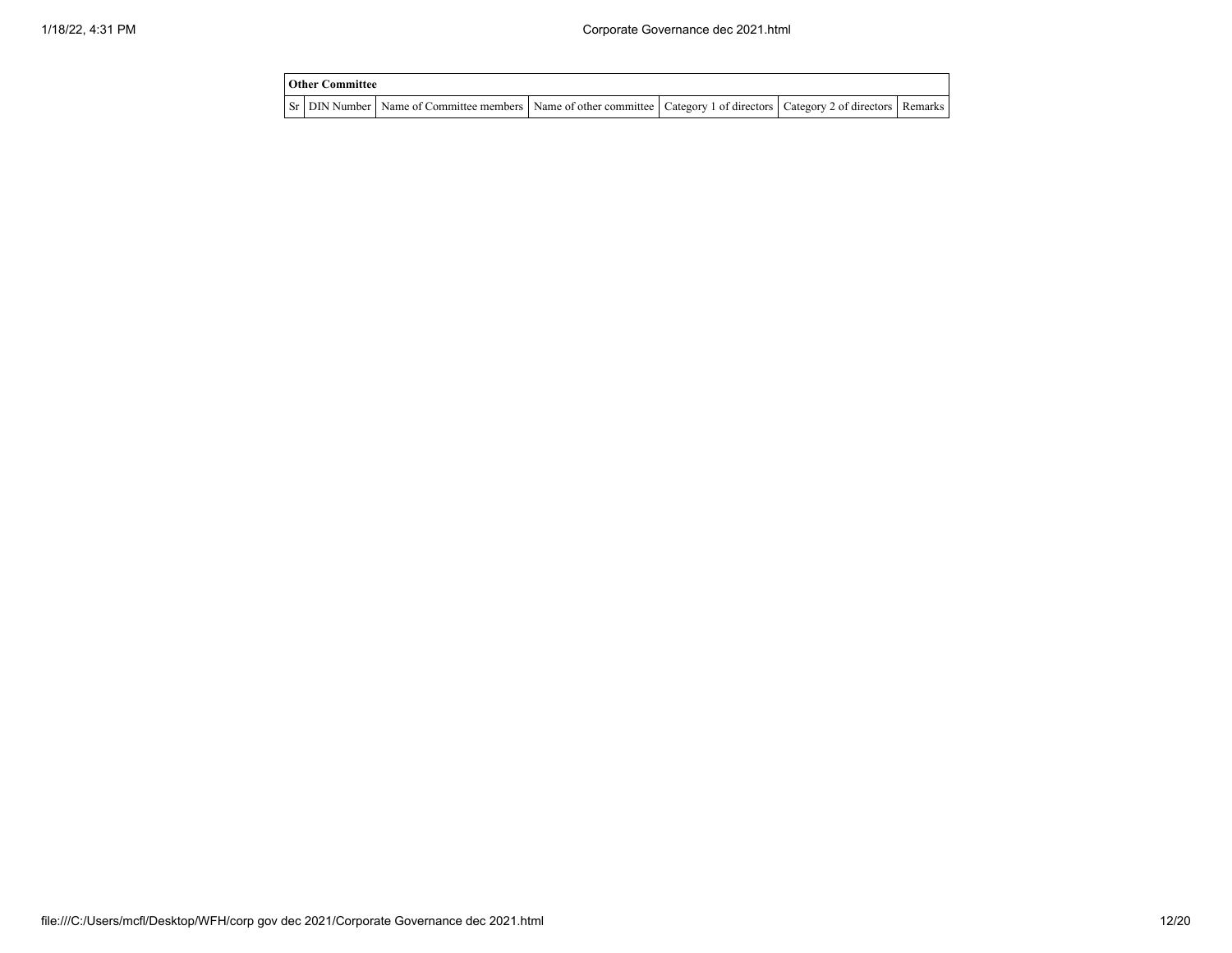|    | Annexure 1                                           |                                                                     |                                                   |                               |                                                 |                                                                                      |                                    |
|----|------------------------------------------------------|---------------------------------------------------------------------|---------------------------------------------------|-------------------------------|-------------------------------------------------|--------------------------------------------------------------------------------------|------------------------------------|
|    | <b>Annexure 1</b>                                    |                                                                     |                                                   |                               |                                                 |                                                                                      |                                    |
|    | III. Meeting of Board of Directors                   |                                                                     |                                                   |                               |                                                 |                                                                                      |                                    |
|    |                                                      | Disclosure of notes on meeting of<br>board of directors explanatory |                                                   |                               |                                                 |                                                                                      |                                    |
| Sr | $Date(s)$ of<br>meeting (if any)<br>in the nearions. | $Date(s)$ of<br>meeting $(i f any)$<br>in the ourset                | Maximum gap<br>between any two<br>conconting line | Notes for<br>not<br>providing | Whether<br>requirement of<br>$\Omega$ uarum mat | Number of Directors<br>present <sup>*</sup> (All directors)<br>ingluding Indonesiant | No. of<br>Independent<br>Directors |

| $\mathbf{D}$ | in the previous<br>quarter | in the current<br>quarter | consecutive (in<br>number of days) | providing<br>Date | Ouorum met<br>(Yes/No) | including Independent<br>Director) | DIFECTOLS<br>attending the<br>meeting* |
|--------------|----------------------------|---------------------------|------------------------------------|-------------------|------------------------|------------------------------------|----------------------------------------|
|              | 02-08-2021                 |                           |                                    |                   | Yes                    |                                    |                                        |
|              | 16-09-2021                 |                           | 44                                 |                   | Yes                    |                                    |                                        |
|              |                            | 09-11-2021                | 53                                 |                   | Yes                    |                                    |                                        |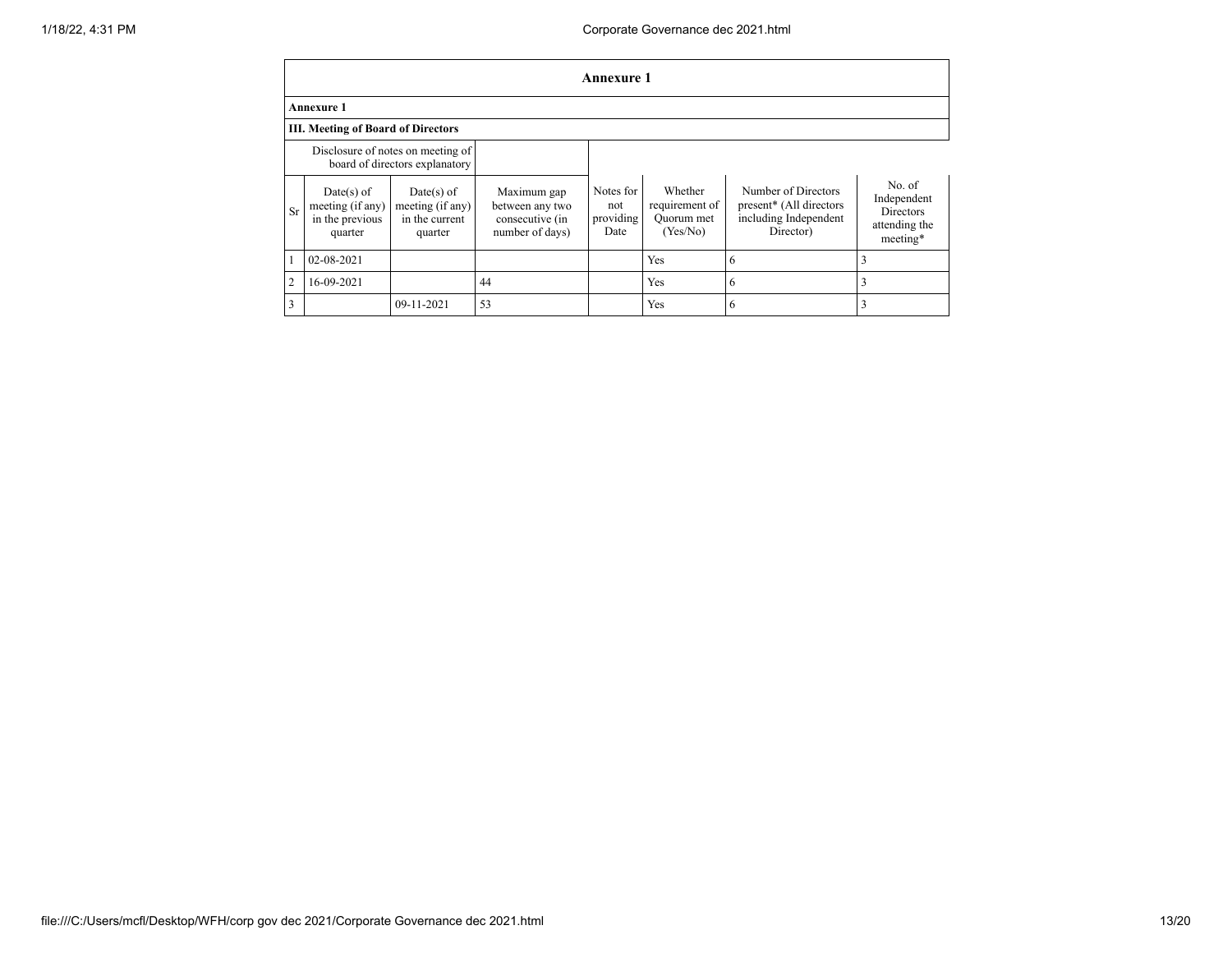|                | <b>Annexure 1</b>                                        |                                                                                                            |                                                                      |                               |                                       |                                                        |                                                                                            |                                                                    |
|----------------|----------------------------------------------------------|------------------------------------------------------------------------------------------------------------|----------------------------------------------------------------------|-------------------------------|---------------------------------------|--------------------------------------------------------|--------------------------------------------------------------------------------------------|--------------------------------------------------------------------|
|                | <b>IV. Meeting of Committees</b>                         |                                                                                                            |                                                                      |                               |                                       |                                                        |                                                                                            |                                                                    |
|                | Disclosure of notes on meeting of committees explanatory |                                                                                                            |                                                                      |                               |                                       |                                                        |                                                                                            |                                                                    |
| Sr             | Name of<br>Committee                                     | $Date(s)$ of meeting (Enter<br>dates of Previous quarter<br>and Current quarter in<br>chronological order) | Maximum gap<br>between any two<br>consecutive (in<br>number of days) | Name of<br>other<br>committee | Reson for<br>not<br>providing<br>date | Whether<br>requirement<br>of Ouorum<br>met<br>(Yes/No) | Number of<br>Directors present*<br>(All directors<br>including<br>Independent<br>Director) | No. of<br>Independent<br>Directors<br>attending<br>the<br>meeting* |
| $\mathbf{1}$   | Audit<br>Committee                                       | 02-08-2021                                                                                                 |                                                                      |                               |                                       | Yes                                                    | 3                                                                                          | 3                                                                  |
| $\overline{c}$ | Audit<br>Committee                                       | 09-11-2021                                                                                                 | 98                                                                   |                               |                                       | Yes                                                    | 3                                                                                          | 3                                                                  |
| 3              | Nomination<br>and<br>remuneration<br>committee           | 02-08-2021                                                                                                 |                                                                      |                               |                                       | Yes                                                    | 3                                                                                          | 2                                                                  |
| $\overline{4}$ | Nomination<br>and<br>remuneration<br>committee           | 16-09-2021                                                                                                 |                                                                      |                               |                                       | Yes                                                    | 3                                                                                          | 2                                                                  |
| 5              | Nomination<br>and<br>remuneration<br>committee           | 30-12-2021                                                                                                 |                                                                      |                               |                                       | Yes                                                    | 3                                                                                          | 2                                                                  |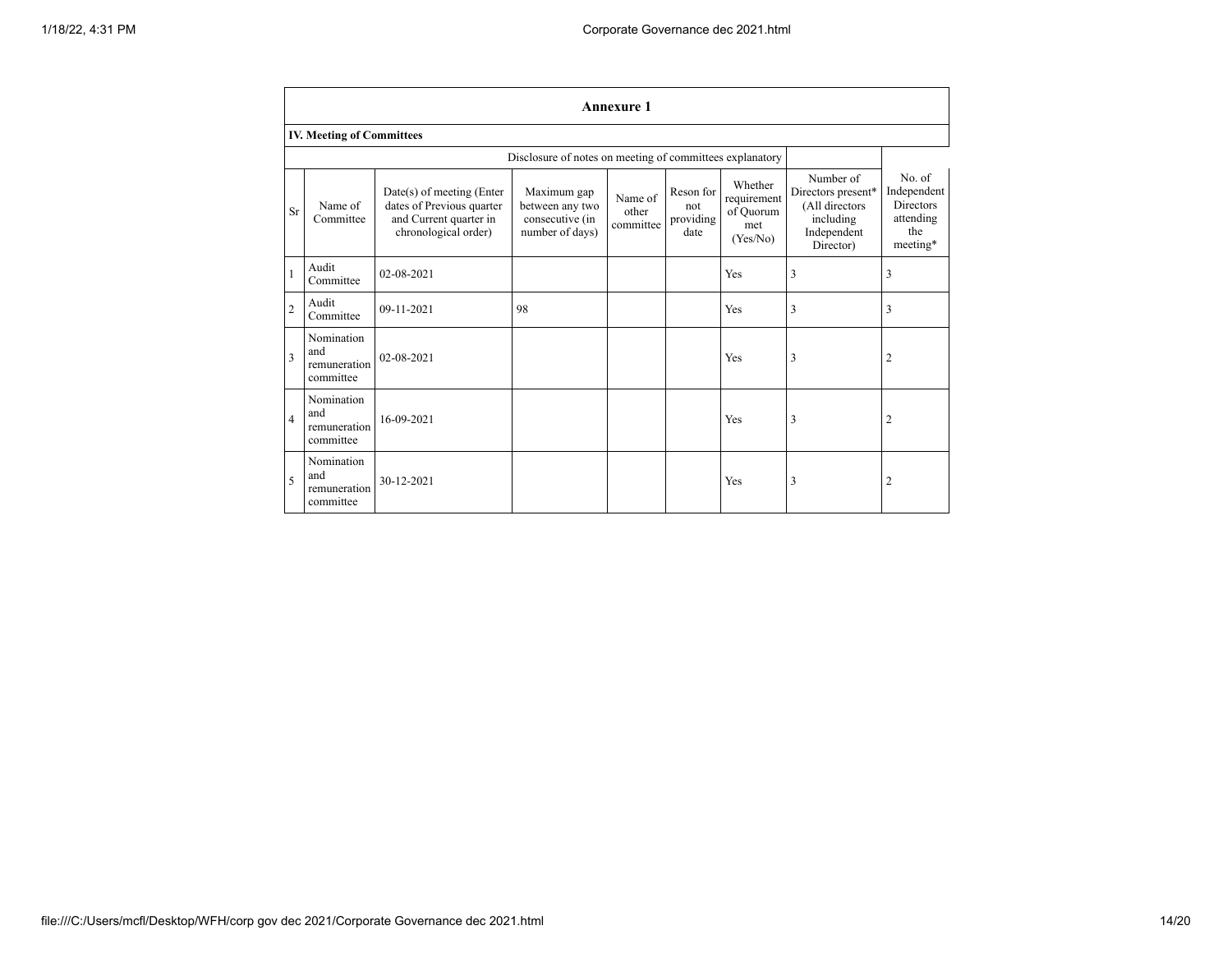| Annexure 1                                                                                                |                                  |                                                                    |  |  |  |
|-----------------------------------------------------------------------------------------------------------|----------------------------------|--------------------------------------------------------------------|--|--|--|
| <b>V. Related Party Transactions</b>                                                                      |                                  |                                                                    |  |  |  |
| Sr Subject                                                                                                | Compliance status<br>(Yes/No/NA) | If status is "No" details of non-<br>compliance may be given here. |  |  |  |
| Whether prior approval of audit committee obtained                                                        | Yes                              |                                                                    |  |  |  |
| Whether shareholder approval obtained for material RPT                                                    | NA.                              |                                                                    |  |  |  |
| Whether details of RPT entered into pursuant to omnibus approval<br>have been reviewed by Audit Committee | Yes                              |                                                                    |  |  |  |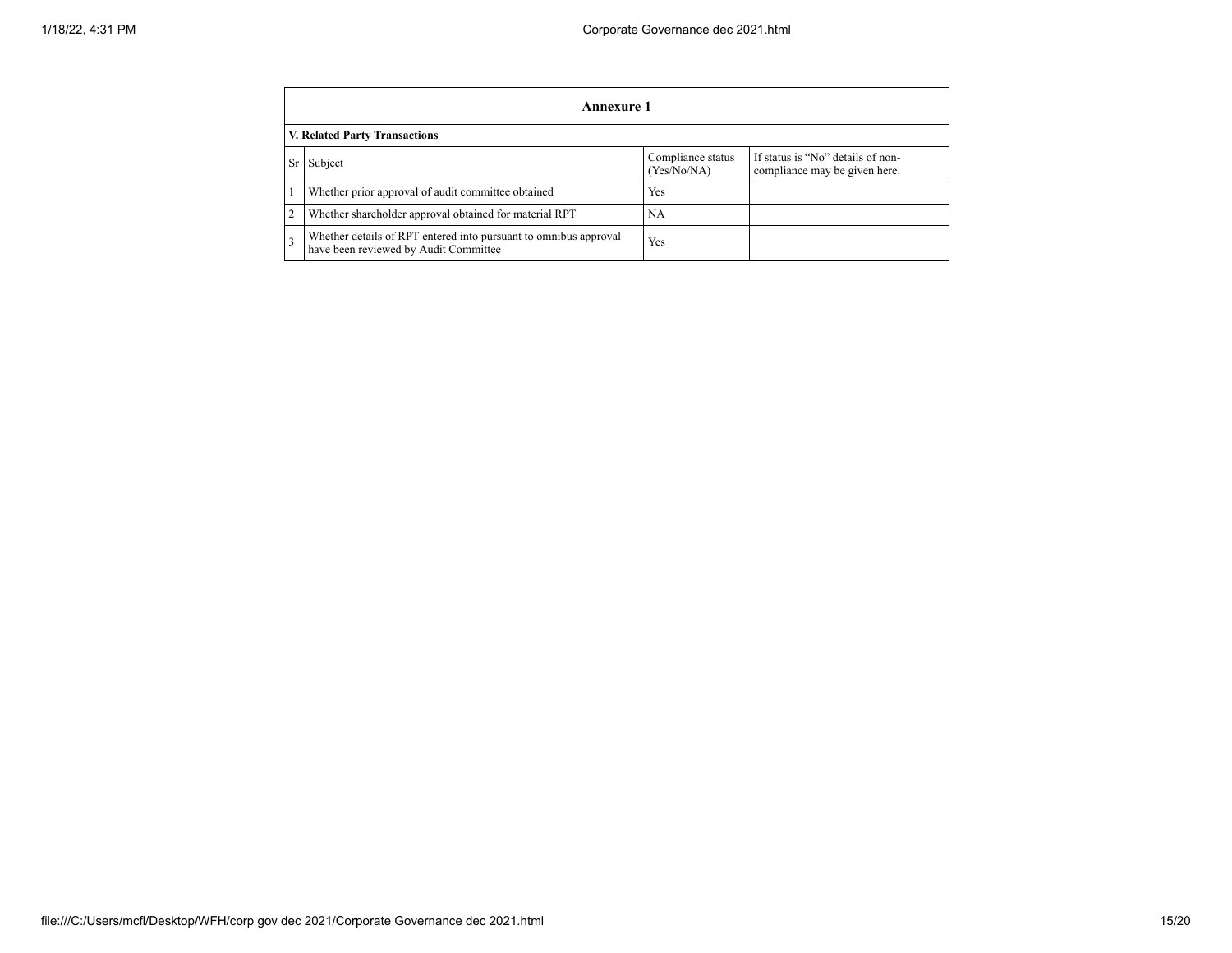|                         | Annexure 1                                                                                                                                                                                                      |                               |  |  |  |  |
|-------------------------|-----------------------------------------------------------------------------------------------------------------------------------------------------------------------------------------------------------------|-------------------------------|--|--|--|--|
|                         | <b>VI. Affirmations</b>                                                                                                                                                                                         |                               |  |  |  |  |
| Sr                      | Subject                                                                                                                                                                                                         | Compliance<br>status (Yes/No) |  |  |  |  |
| $\mathbf{1}$            | The composition of Board of Directors is in terms of SEBI (Listing obligations and disclosure requirements)<br>Regulations, 2015                                                                                | Yes                           |  |  |  |  |
| $\overline{2}$          | The composition of the following committees is in terms of SEBI(Listing obligations and disclosure requirements)<br>Regulations, 2015 a. Audit Committee                                                        | Yes                           |  |  |  |  |
| $\overline{\mathbf{3}}$ | The composition of the following committees is in terms of SEBI(Listing obligations and disclosure requirements)<br>Regulations, 2015. b. Nomination & remuneration committee                                   | Yes                           |  |  |  |  |
| $\overline{4}$          | The composition of the following committees is in terms of SEBI(Listing obligations and disclosure requirements)<br>Regulations, 2015. c. Stakeholders relationship committee                                   | Yes                           |  |  |  |  |
| 5                       | The composition of the following committees is in terms of SEBI(Listing obligations and disclosure requirements)<br>Regulations, 2015. d. Risk management committee (applicable to the top 500 listed entities) | Yes                           |  |  |  |  |
| 6                       | The committee members have been made aware of their powers, role and responsibilities as specified in SEBI<br>(Listing obligations and disclosure requirements) Regulations, 2015.                              | Yes                           |  |  |  |  |
| $\overline{7}$          | The meetings of the board of directors and the above committees have been conducted in the manner as specified in<br>SEBI (Listing obligations and disclosure requirements) Regulations, 2015.                  | Yes                           |  |  |  |  |
| 8                       | This report and/or the report submitted in the previous quarter has been placed before Board of Directors.                                                                                                      | Yes                           |  |  |  |  |
| 9                       | Any comments/observations/advice of Board of Directors may be mentioned here:                                                                                                                                   | Textual<br>Information $(1)$  |  |  |  |  |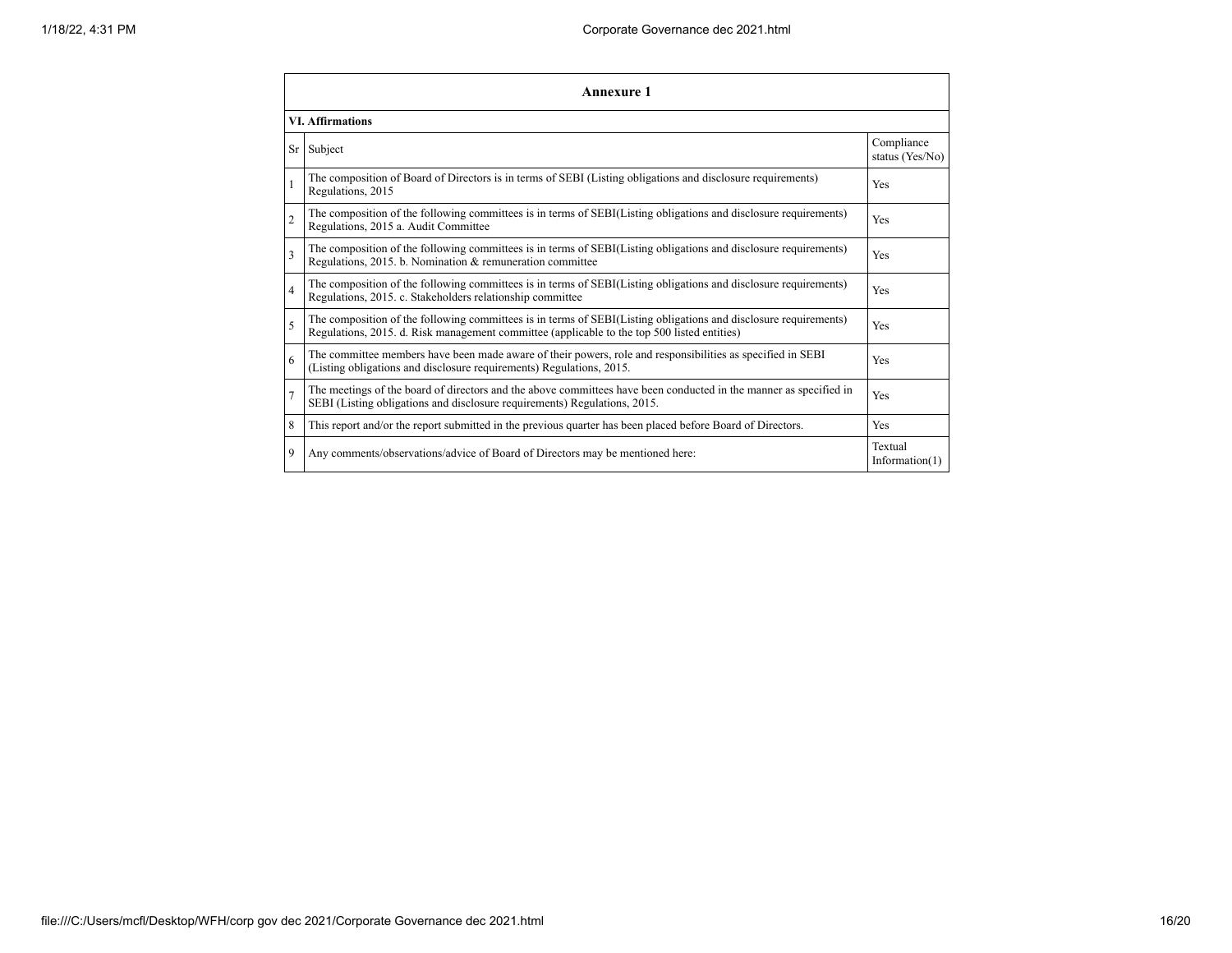|                   | <b>Annexure 1</b>            |                                          |  |  |
|-------------------|------------------------------|------------------------------------------|--|--|
| Sr                | Subject<br>Compliance status |                                          |  |  |
| Name of signatory |                              | Vijayamahantesh Khannur                  |  |  |
|                   | Designation                  | Company Secretary and Compliance Officer |  |  |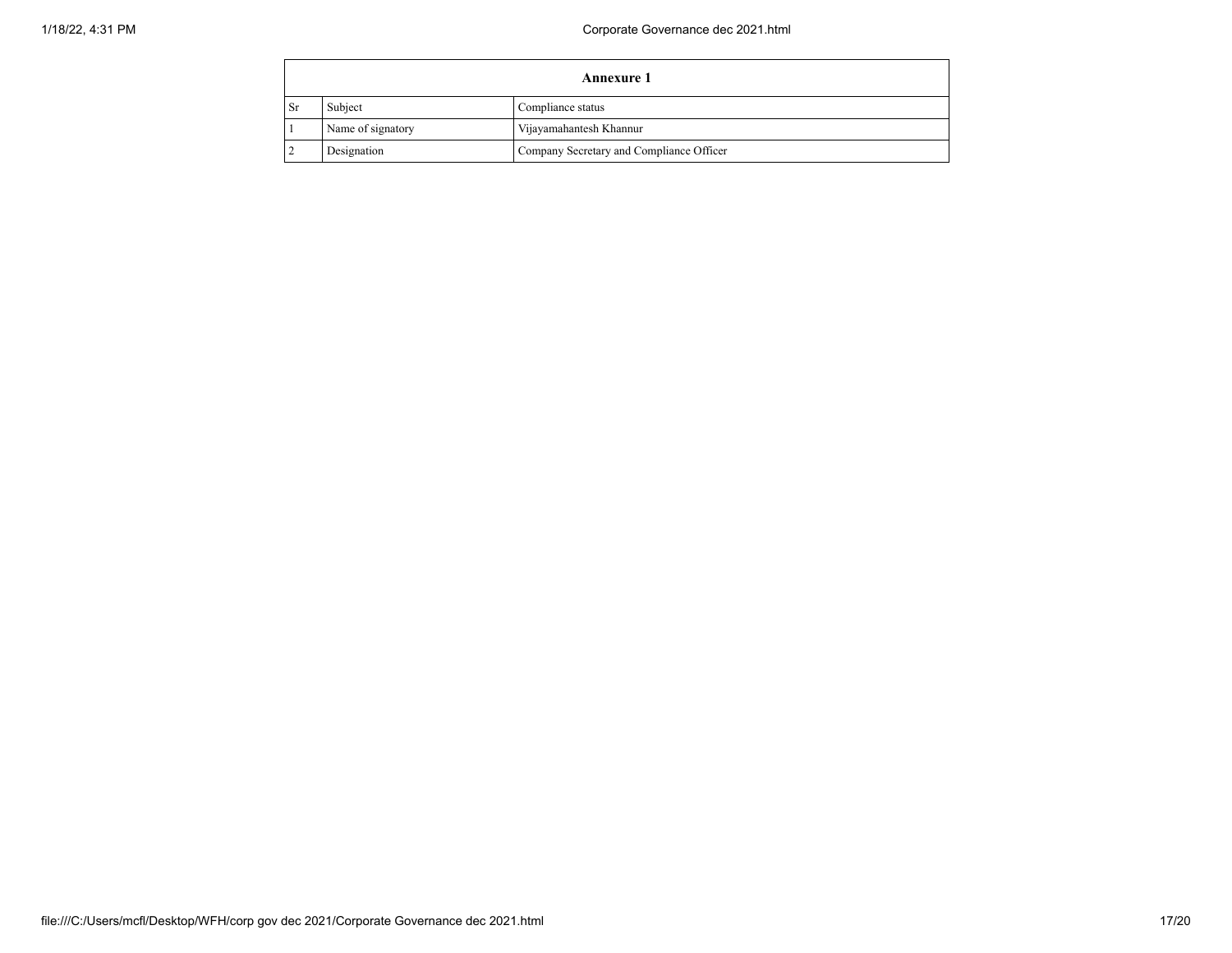| <b>Text Block</b>      |                                                                                                                                                                                        |  |  |  |
|------------------------|----------------------------------------------------------------------------------------------------------------------------------------------------------------------------------------|--|--|--|
|                        | Note for SL No. 5.d                                                                                                                                                                    |  |  |  |
| Textual Information(1) | Our Company is in top 1000 companies list as per market capitalisation as on 31.03.2021. Hence, Risk<br>Management Committee is applicable to the Company as per the Regulation 21(5). |  |  |  |
|                        | In XBRL excel utility file of Corporate Governance in Annexure 1- Affirmations point 5.d, Its<br>mentioned as Risk Management Committee is applicable to top 500 listed entities.      |  |  |  |
|                        | As our Company fall under Top 1000 and Risk Management Committee is applicable, we have selected<br>YES                                                                                |  |  |  |